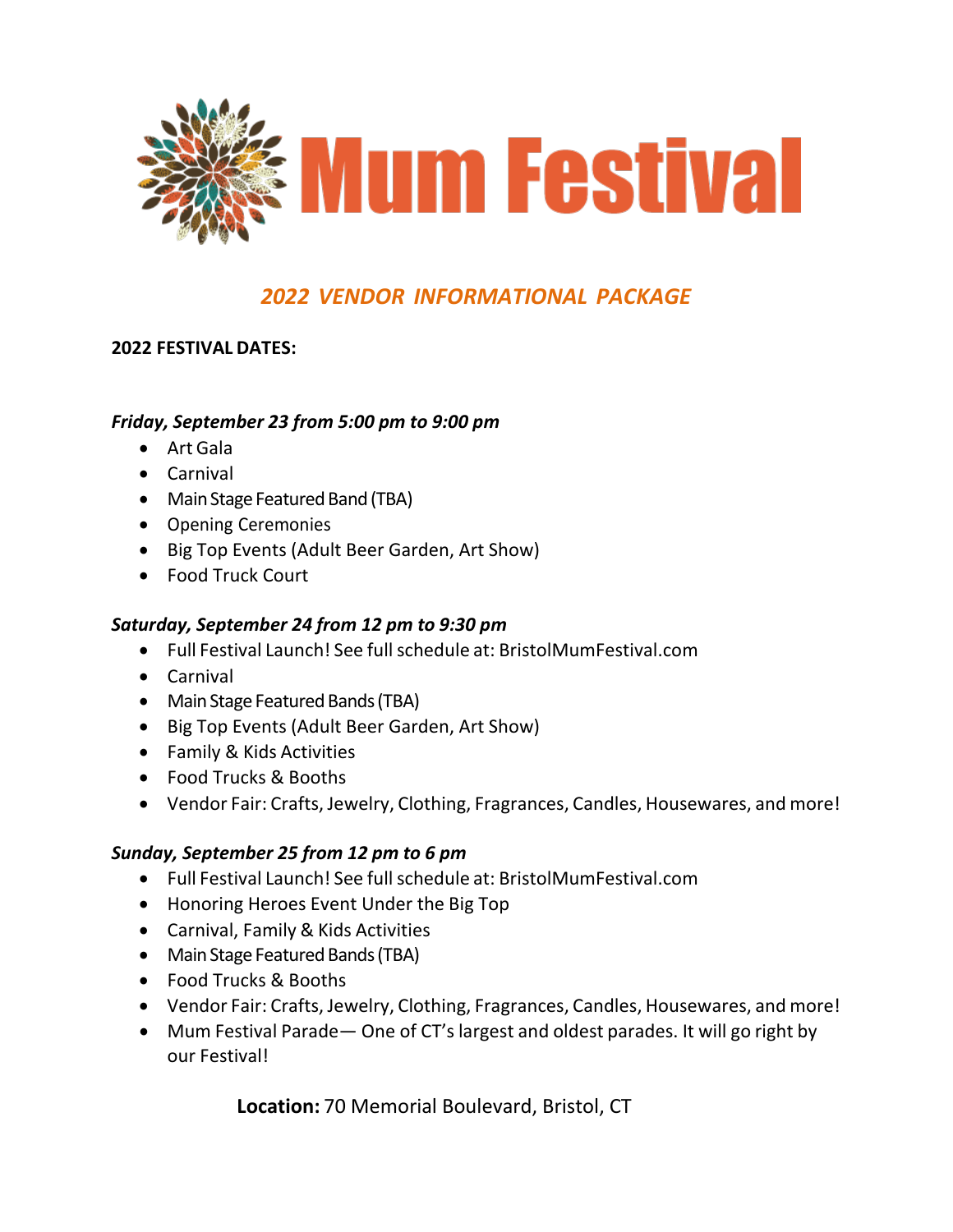#### *Our Story:*

The Mum Festival was established in 1961 and has been an epic fall festival in Bristol's history. Once known as the Mum City, Bristol was famous for this colorful flower, and through the years proud Fall festivities were put on by residents for all in the region to enjoy! The Mum Festival and Mum Parade were refreshed and reloaded for the 2016 season. Thanks to the Bristol Exchange Club and Bristol All Heart Team, the Festival and Parade were the largest on record! Thousands of spectators visited the Mum Festival over the 4-day event!

This is where you come in! We are respectfully approaching you to be one of the many great and necessary vendors who in total will create a memorable weekend for thousands of Mum Festival goers, encouraging those thousands to experience the many layers of festival offerings, including your own over a 3---day action packed weekend. In a vending role, this great event will provide your business or organization exposure to thousands of people, in addition to tens of thousands of impressions through our advertising and event efforts leading up to the big weekend.

#### *When:*

The Mum Festival kicks off on Friday September 23, from 5:00 pm to 9:00 pm with our historic Carnival, and Headliner Bands on the Main Stage, featuring Food Trucks, Adult Beer Garden, and Arts Under the Big Top. Then Saturday September 24 marks the big launch of all festival activities from 12:00 pm to 9:30 pm, as well as on Sunday, September 25 between 12 pm and 6 pm (parade occurs 1:30 pm --- 3:30 pm). Both Saturday and Sunday are open to all vendor types!

#### *What:*

In total, the 2022 Mum Fest will feature over 100 vendors from area businesses, crafters, local producers, restaurants, food trucks, community organizations, non- profits, and museums, in addition to games, children's programming, carnival, adult beverages, all---day live music entertainment, picnic areas, a car show and so much more! Weather permitting, the festival normally draws between 15,000 to 20,000 people, however due to Covid, attendance volume is uncertain as you can well imagine. Our feeling is that it will be well attended given our new protocols to-date. The Mum Parade on Sunday goes right by the festival grounds, with usually over 3,000 spectators right in the immediate Festival area. The Parade itself draws some 10,000 to 14,000 spectators during a normal year, and many will make their way over to the festivities.

#### *Where:*

The event will be held on the historic Memorial Boulevard, field, and the surrounding area, where f r e e parking, including handicap parking, will be available too. Parking will also be available onsite after the Car Show at the new Arts & Technology Magnet School, as well Associated Spring, Board of Education, 10 Main Street and other municipal lots, and on---street, whereavailable. Free Bus Service from all lots will be available.

#### *Join In!:*

We are offering you the unique chance to support this wonderful opportunity for our Bristol and Connecticut communities together, create memories, and contribute to Bristol's positive efforts to become a destination. This exciting event reinforces the City's efforts to promote the downtown area as a destination, our newly renovated Rockwell Theater, and Memorial Boulevard. We hope that it will encurre everyone to join in and help our region rise to new heights!

We hope you can join this effort to put on this amazing festival in the heart of our state and thank you for your time.

Sincerely,

*The 2022 Festival Committee*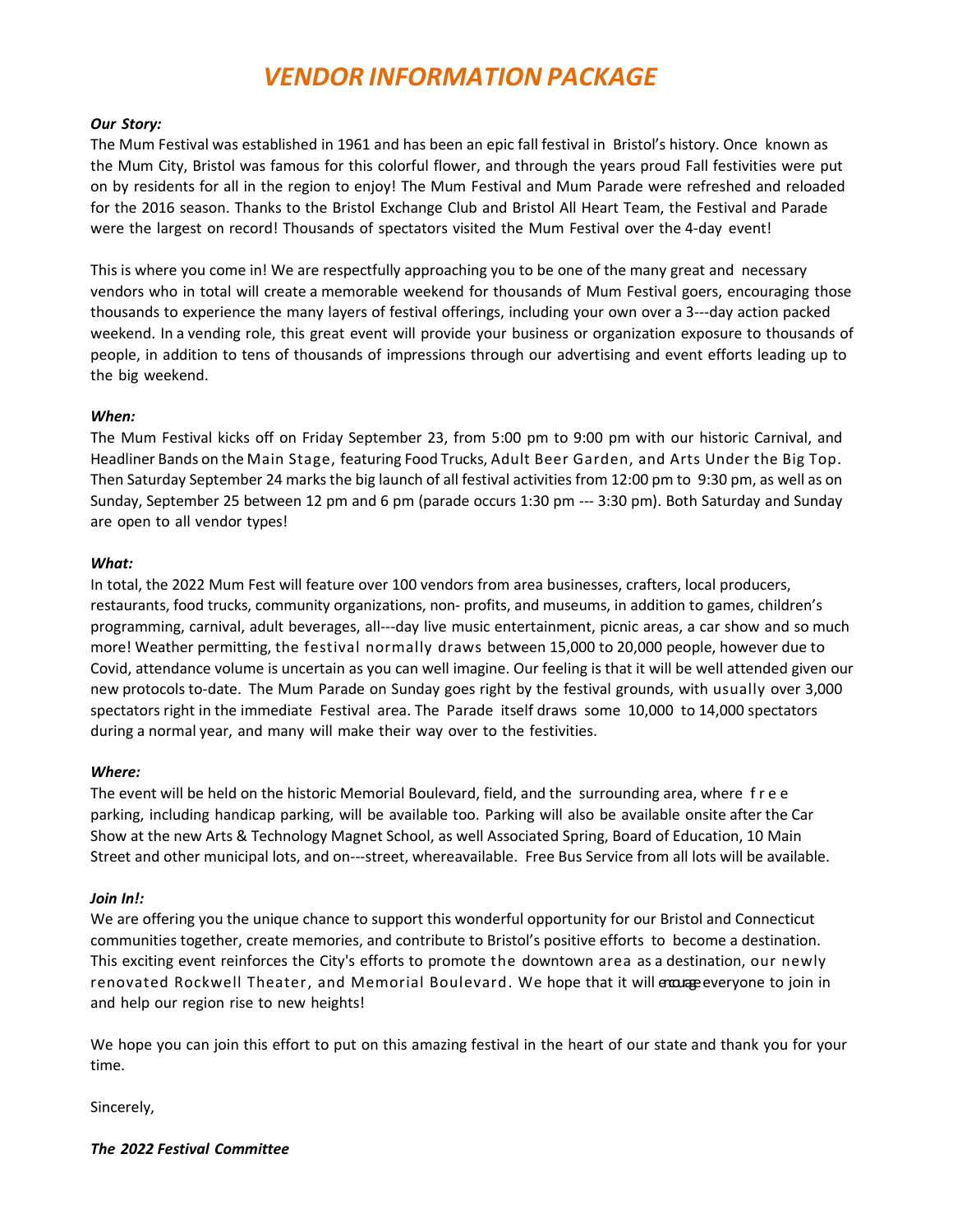### **Applications & fees due by August 15, 2022 to reserve your space.**

**Late fees will be incurred after the posted deadline.**

Thank you for your interest in becoming a vendor at the Mum Festival! By signing this application (Page 9), you agree to the entirety of the contents and standards outlined in this document. If you have any questions, please contact Andy Adams at [mum.festival.events@gmail.com](mailto:mum.festival.events@gmail.com)

| Please check which classifies you: |                                    |  |                           |  |
|------------------------------------|------------------------------------|--|---------------------------|--|
| $Food$                             | Craft   Business   Community Group |  | Programming/Entertainment |  |

*All applications are due by August 15, 2022. Late fees will be incurred after the posted deadline.*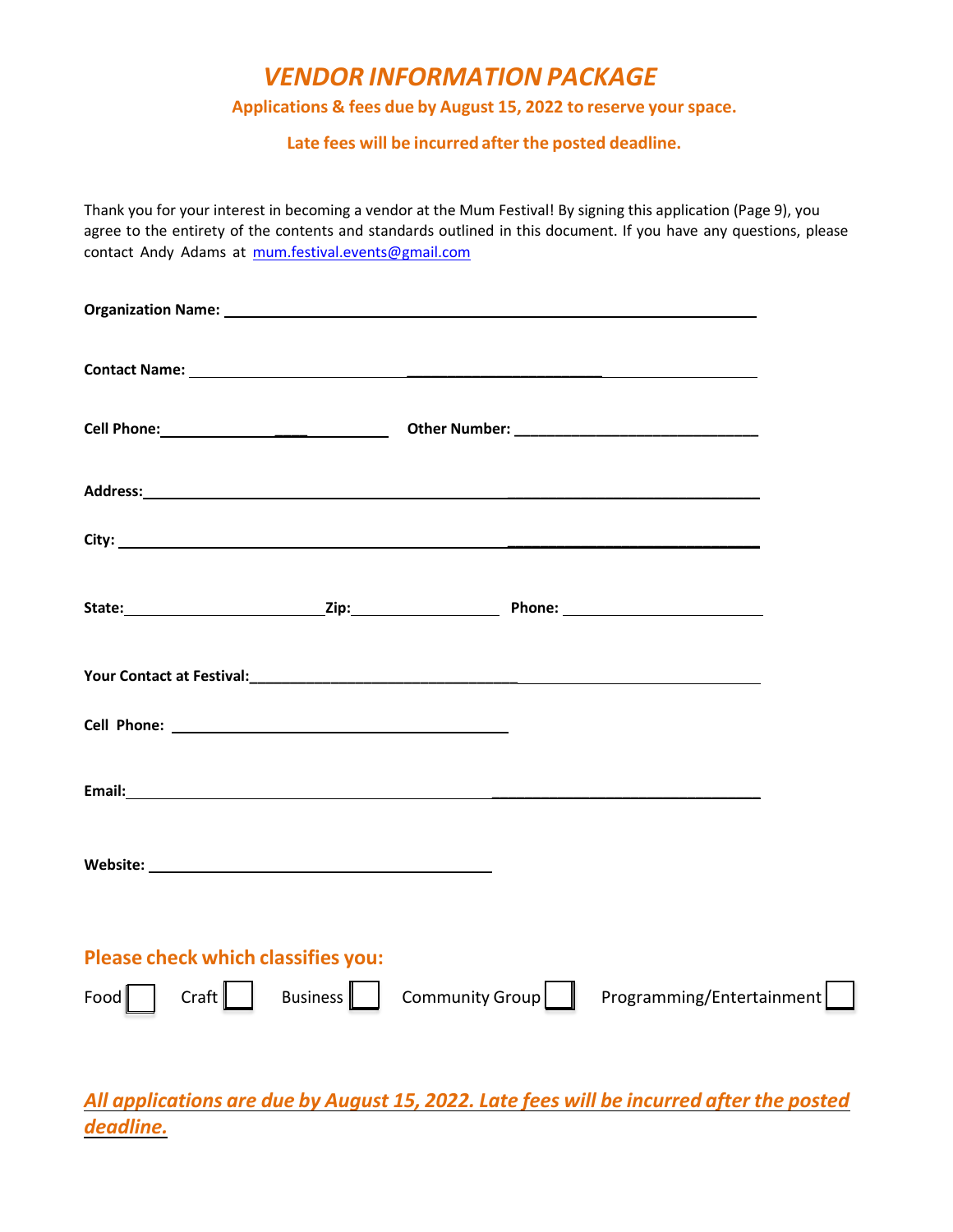## *FOOD VENDORS SATURDAY & SUNDAY SPECIAL: PRICES ARE FOR 2 DAYS!*



- 
- $12'x12' = $125.00$  12'x12' = \$ 50.00  $12'x24' = $225.00$  | 12'x24' = \$100.00  $12' \times 36' = $325.00$  12'x36' = \$150.00  $12' \times 48' = $425.00$  | 12'x48' = \$200.00
	-

*If you need a space larger than 48', email Andy for pricing at: [mum.festival.events@gmail.com](mailto:mum.festival.events@gmail.com)*

## *FOOD VENDORS SATURDAY ONLY:*



*If you need a space larger than 48', email Andy for pricing at: [mum.festival.events@gmail.com](mailto:mum.festival.events@gmail.com)*

## *FOOD VENDORS SUNDAY ONLY:*



*If you need a space larger than 48', email Andy for pricing at: [mum.festival.events@gmail.com](mailto:mum.festival.events@gmail.com)*

**FOOD TRUCKS/TRAILERS: Please provide ALL the dimensions of your vehicle. Measurements must include any awnings (extended), doors (opened) platforms, hitches, and anything else that may affect the size of your space requirement. ALSO, include a photo or sketch of your vehicle, showing ALL components.**

Face Width: Face Width: ft Depth: ft Depth:

### **ELECTRICALNEEDS:**

Electrical During Festival Hours: \$75 24 Hour Electrical: \$150.00

## *FOOD VENDORS FRIDAY:*



\$60.00 Additional Fee Electrical During Festival Hours --- \$50 24Hour Electrical --- \$125.00

**WATER NEEDS: [ ] YES [ ] NO**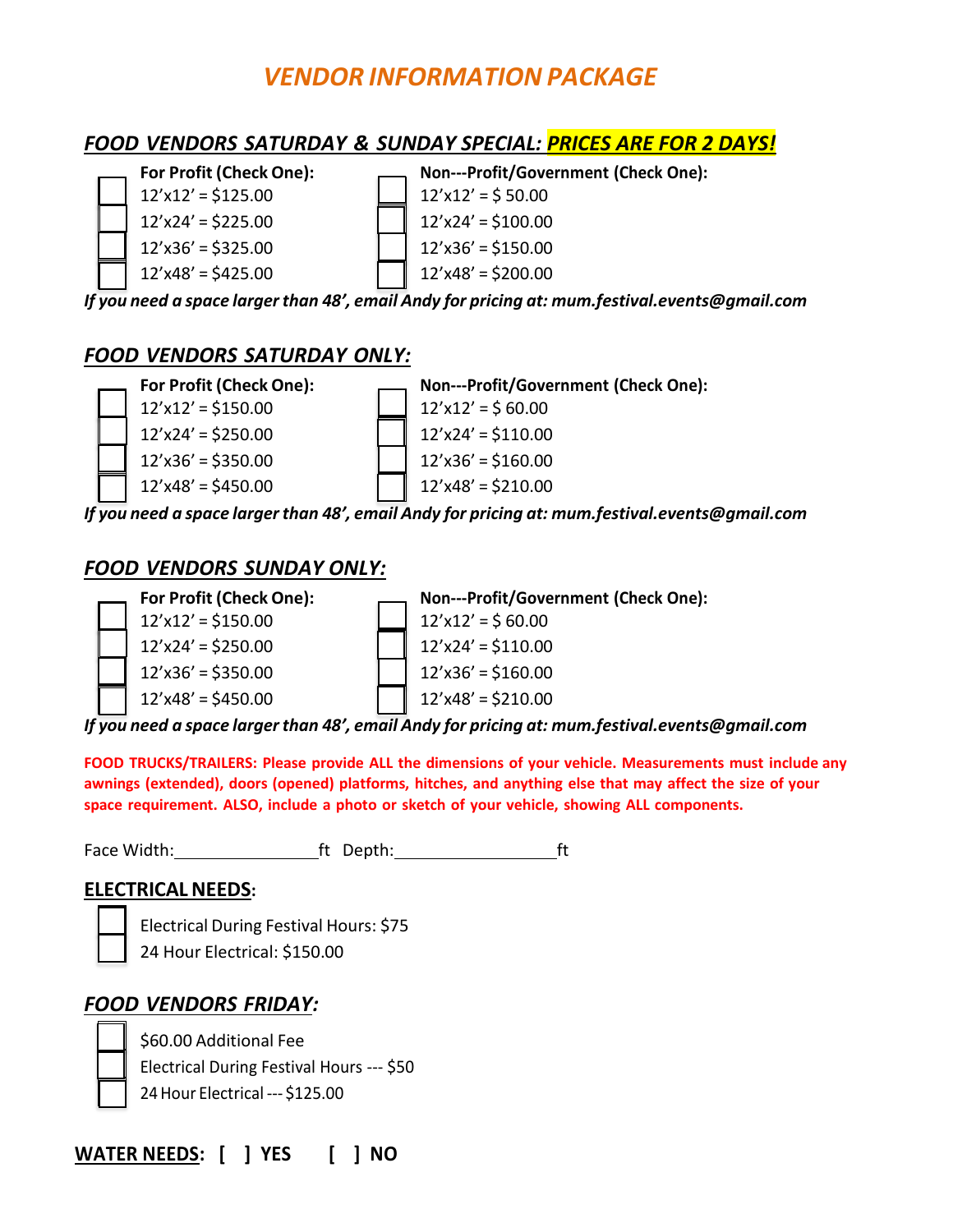### *FOOD TRUCK/BOOTH ITEMIZED SHEET*

We are encouraging all Food Vendorsto showcase **at least 2---3 menu** itemsthat you do best. It can be anything from appetizers to entrees and desserts, just be sure which ever items you select provide festival goers the best glimpse into who you are as a food establishment, organization, or culture. Portioned sizes are encouraged to spread around the appetites! Be true to yourself, and wow them with your signature flavors! We discourage duplicate items by other vendors, so this is important!

### **WHAT MENU ITEMS WILL YOU FEATURE AT THE MUM FESTIVAL?**

| Other Menu Items: 1999 Manual Manual Manual Manual Manual Manual Manual Manual Manual Manual Manual Manual Manual Manual Manual Manual Manual Manual Manual Manual Manual Manual Manual Manual Manual Manual Manual Manual Man |
|--------------------------------------------------------------------------------------------------------------------------------------------------------------------------------------------------------------------------------|
|                                                                                                                                                                                                                                |
|                                                                                                                                                                                                                                |
|                                                                                                                                                                                                                                |
|                                                                                                                                                                                                                                |
|                                                                                                                                                                                                                                |

**If you will require electricity, please complete the Electrical Request Form included in this package. Itis criticalto comply, as we must know how much electricity and hook-- up types you will need to operate. We also need to know, in order to have enough power plants on hand!**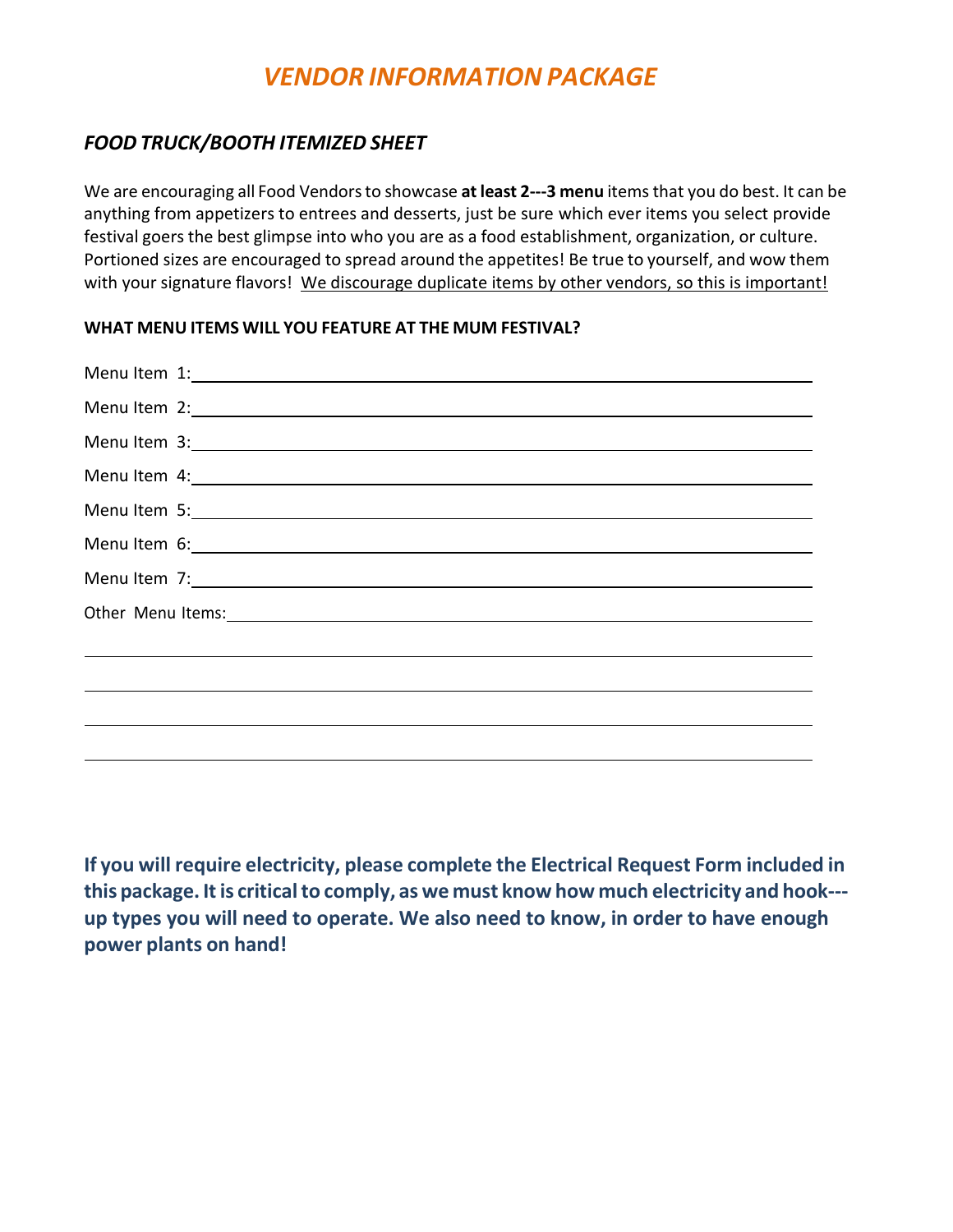## *CRAFT, BUSINESS, COMMUNITY, PROGRAMMING VENDORS SATURDAY & SUNDAY SPECIAL: PRICES ARE FOR 2 DAYS!*

**For Profit (Check One): Non---Profit/Government (Check One):**

- $12'x12' = $100.00$  12'x12' = \$ 50.00
- 
- $12' \times 48' = $400.00$  12'x48' = \$200.00
- $12'x24' = $200.00$  12'x24' = \$100.00  $12' \times 36' = $300.00$  | 12'x36' = \$150.00
	-

*If you need a space larger than 48', email Andy for pricing at: [mum.festival.events@gmail.com](mailto:mum.festival.events@gmail.com)*

## *SATURDAY ONLY:*



*If you need a space larger than 48', email Andy for pricing at: [mum.festival.events@gmail.com](mailto:mum.festival.events@gmail.com)*

## *SUNDAY ONLY*



*If you need a space larger than 48', email Andy for pricing at: [mum.festival.events@gmail.com](mailto:mum.festival.events@gmail.com)*

## **ELECTRICALNEEDS:**

[ ] Electrical During Festival Hours: \$50.00 [ ] 24 Hour Electrical --- \$125.00

**If you have requested Electrical, we must know your electrical needs. Please complete the addendum included in this application.** *See requirements on following pages.*

### **PLEASE DESCRIBE THE ITEMS YOU WILL FEATURE AT YOUR MUM FESTIVAL BOOTH:**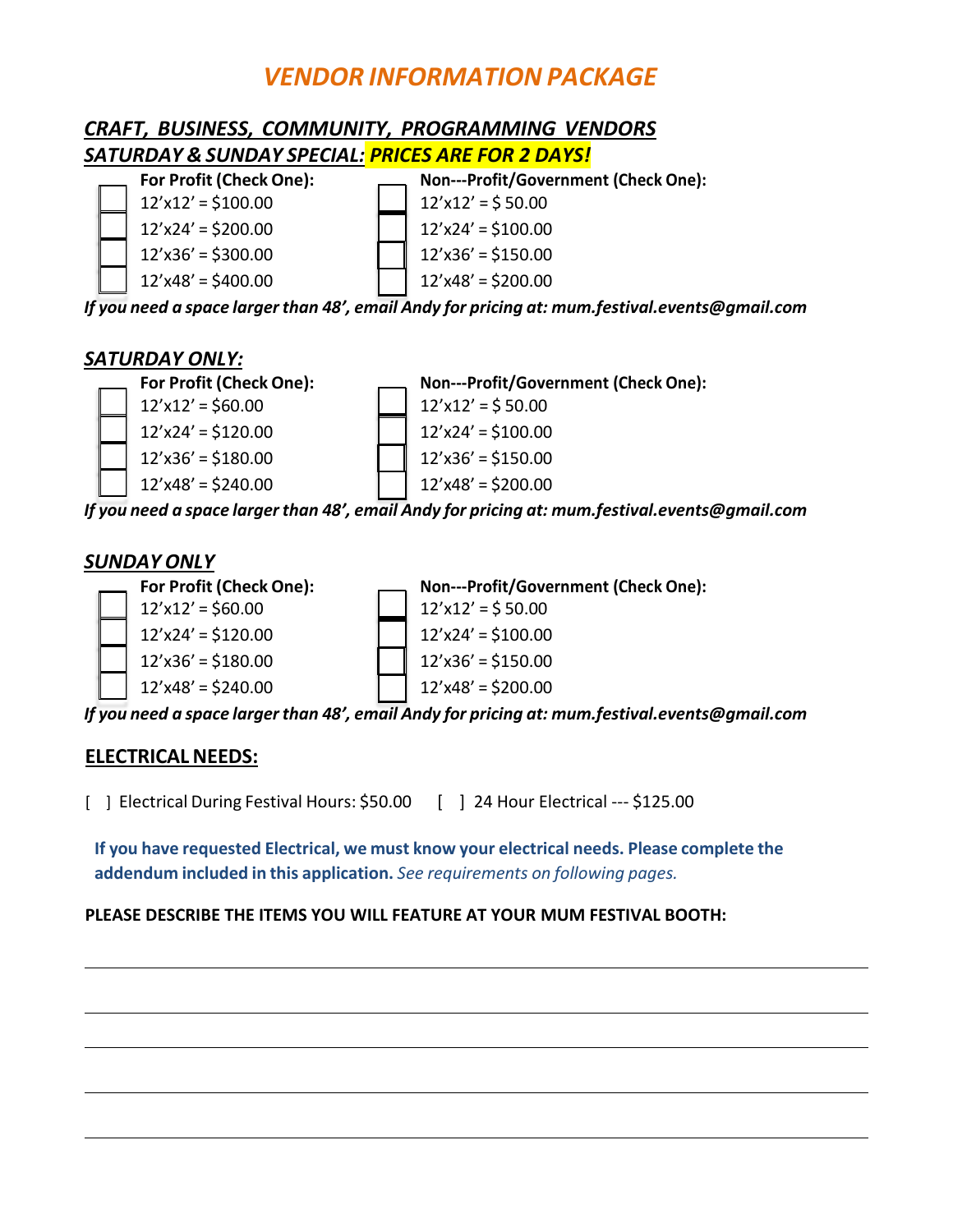### *General Vendor Requirements*

**DELIVERABLES** *(Please provide us the following for proper submission)*

- **Vendor Form:** We require that you use the Online Vendor Form at [www.bristolmumfestival.com.](http://www.bristolmumfestival.com/) However, if you prefer, you may complete Page 3 of this Vendor Information Package, plus page 4, if you're a food vendor. See Electronic/Postal Submission below.
- **Insurance:** A certificate of liability insurance naming the City of Bristol and The Bristol Exchange Club as "additional insured".
- **Health Department Requirement:** If you are a Food Vendor, you MUST complete the Bristol---Burlington Health District temporary food service permit application **by August 15**, at [www.bbhd.org.](http://www.bbhd.org/) See Page 7 for details.
- **Event Fees:** Event fees are payable Online, within one week of application approval! All major credit cards are accepted online at our Square Store. Email: [mum.festival.events@gmail.com](mailto:mum.festival.events@gmail.com) and a Festival Representative will send a special Link for your Online Payment along with your invoice number.
- **Electronic Submission:** Andy Adams at [mum.festival.events@gmail.com.](mailto:mum.festival.events@gmail.com) Where we would prefer a PDF, we can also accept a JPG, PNG, etc.)
- **Postal Submission:** If you have chosen to use the manual application in this Vendor Informational Package, please submit to: The Bristol Mum Festival, P.O. Box 4122, Bristol CT 06010---4122. You will receive a receipt or email response within 10 working days.

#### **VENDING RULES**

1. **Set Up:** General Vendor set up is scheduled for Saturday, September 24, 2022 from 7:30 ---11:00 am. All vendors must supply their own tents, tables, chairs, electrical cords, water, hoses, lights, sandbags/ weights for all tents, etc., and be set up at least 45 minutes before the official start of festival activities. Food Vendors need to be set up by 10:30 am for Health Department inspection.

**Important**: All tents must be weighted down and should be lowered at closing. If you are in need of tents, tables and/or or Chairs, True Value Rental in Bristol offers a good selection. They can be reached at 860.582.6366. Taylor Rental offers a wide variety of tents, tables and chairs, and can be reachedat 860.643.2496. Just let them know Mum Festival referred you!

- 2. **Patron Entrance Times:** Festival events will open at 12:00 pm sharp on Saturday, September 24, 2022 and at 12:00 pm on Sunday, September 25, 2022.
- 3. **Obligation to Stay:** Vendors agree to remain in their designated locations and agree to not break down until the official vending conclusion times, unless otherwise approved by the Festival Vendor Chair or General Festival Chairman. Any disruption to this agreement, subjects vendor to possible ban from future events or next day activities. This regulation will be strictly enforced.
- 4. **Safety:** You are solely responsible for complying with all safety, health, and fire code requirements. You must have a fire extinguisher at your location if you are dealing with any electronic, cooking, or grilling equipment. No Smoking allowed in any of the vending booths, trucks or Festival Grounds. Mask wearing mandatory while preparing and serving food and goods. ALL COVID PROTOCALS MUST BE ADHERED TO.
- 5. **Electrical Hook---up:** The Festival Committee will be supplying electrical needs at a nominal cost. However, you are responsible for supplying all power cords at the proper gage parameters according to use. See Wire Guide Chart. Vendors are not allowed to supply their own power plants/generators.
- 6. **Access to Location During Event:** One hour prior to the official Festival start time(s), you will not be allowed to operate a motor vehicle or other vehicle to and from your vending location un l the full duration of the event has concluded. This means you must stock your supplies in advance and make suitable arrangements to operate your space. Given the large number of persons expected to attend, this rule must be strictly enforced. Please conclude your stocking and set---up well prior to the start of the events. Should an emergency arise, please contact Festival staff.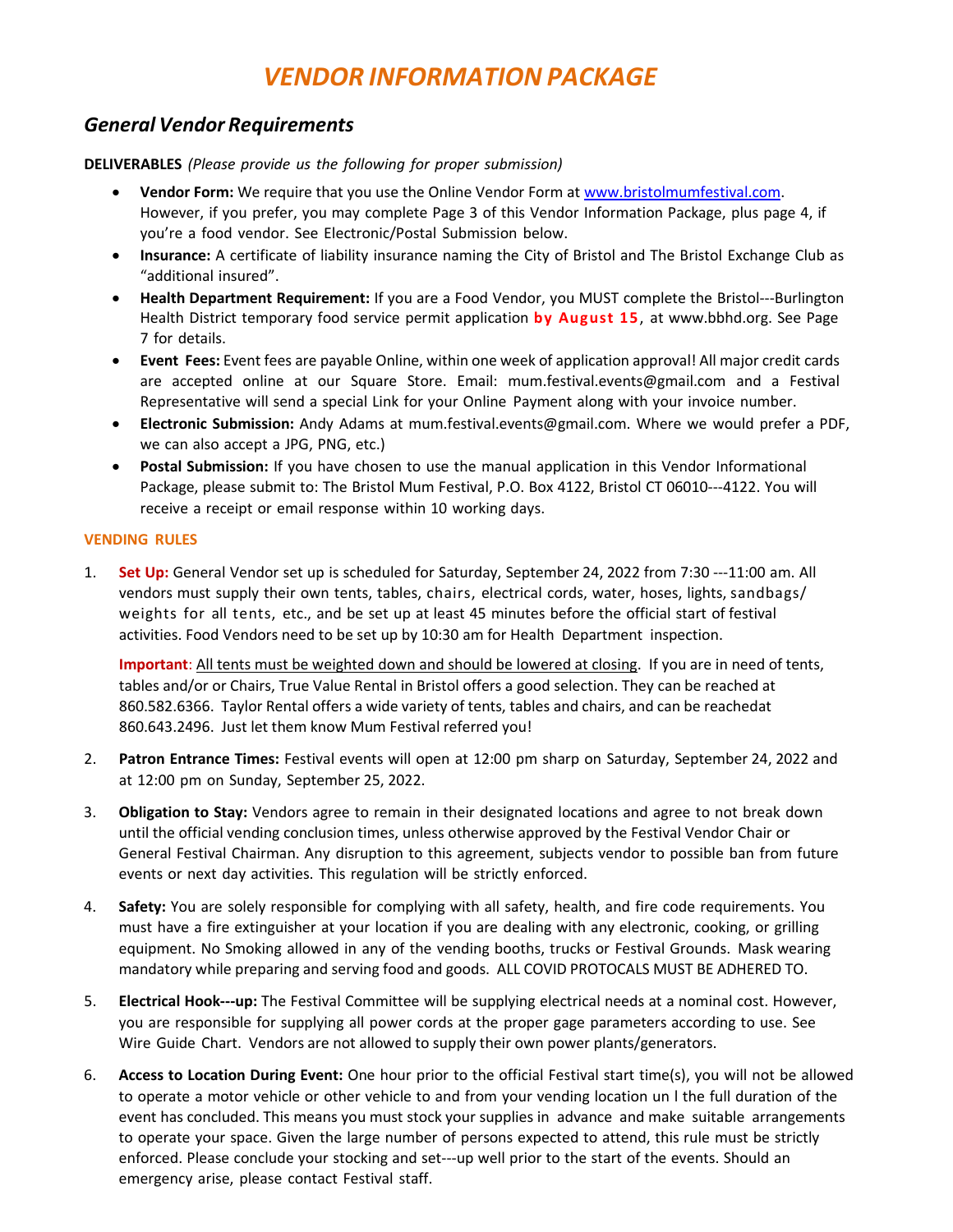- 7. **Indemnification and Insurance:** You are solely responsible for any injuries, accidents, or losses which may be sustained as a result of vending during any part of the Mum Festival. The Bristol Exchange Club, City of Bristol, or any associated parties, partners, sponsors, members or affiliates of the aforementioned parties or Event, are not responsible for any damages, bodily, property, or otherwise, and you agree to provide complete indemnity to the afore--- mentioned parties and affiliates in any and all events, including loss of property. You must maintain your own liability insurance and have proof of insurance available during the Festival for inspection purposes. By participating in the Festival, you are agreeing to indemnify and hold harmless the aforementioned parties from any damages, lawsuits, or claims arising out of any injuries or accidents. Please send a copy of your insurance certificate with your application.
- 8. **Exclusivity:** We will be discouraging duplications of major food items in order to preserve a fair market share for all participants in the event, so be sure to apply quickly!
- 9. **Space:** You will be assigned a space based upon the judgment of the Festival Committee, and no locations are guaranteed. We will certainly do our best to provide you with a suitable space!
- 10. **Conduct:** The Mum Festival is a family event. You should refrain from selling any products which would offend children or which would otherwise not fit the format of this type of function. You are responsible for control--- ling your employees/volunteers, and all vendors must conduct themselves in a courteous and polite manner. Our image is important to us, and by following these simple procedures, you will be benefited. No Smoking allowed in any of the vending booths or trucks.
- 11. **No Solicitation:** All business must be conducted within the assigned booth space only. No distribution, canvassing, flyers, or vending of any kind maybe done by walking the festival grounds unless otherwise approved.
- 12. **Clean---Up:** All vending materials must be removed from the area no later than 7:00 pm on Sunday, September 25, 2022. You are responsible for removing all debris and cooking materials from the site. There will be dumpsters on-site. You are responsible for disposal of your own trash each day of the festival. Large dumpsters will be provided for your use. DO NOT use Festival Trash Containers.
- 13. **Waste Grease/Oil:** No waste grease/oil is to be dumped into dumpsters, storm drains, streams or ground. You are responsible for the appropriate containment and removal. Violators will be subject to ticketing bythe police, and any fines that the City/EPA will impose on your organization/group.
- 14. **Security:** There will be 24 hour security service at the festival on Friday through Sunday. While such security is provided, the City of Bristol and Bristol Exchange Club shall not be responsible for any stolen, lost, or damaged items of equipment or personal belongings. You shall be solely responsible for the protection and safeguarding of valuables and release the aforementioned parties from any losses or damage to your property. Please handle your affairs as you deem appropriate with respect to protecting your equipment and belongings.
- 15. **State Laws:** You are responsible for paying all appropriate sales tax with respect to the sale of goods and for procuring all permits and documentation as may be required by local and state government to operate within the State of Connecticut.
- 16. **General Provisions:** All vending fees are nonrefundable. Your payment of entry constitutes your right to participate at the Festival. Should any entry fees not clear our account or not be paid in full, you will forfeit the right to participate at the event.
- 17. **Entry:** You may drop off or enter the Festival area at marked entry locations, but all traffic must end one hour prior to official opening times. You may enter by foot at any time during the event.
- 18. **ATM Machines:** The Festival will have at least two ATM Machines on-site. These are third party machines, and offered as a service for our vendors and customers. There are also three major banks within short walking distance from the Mum Festival.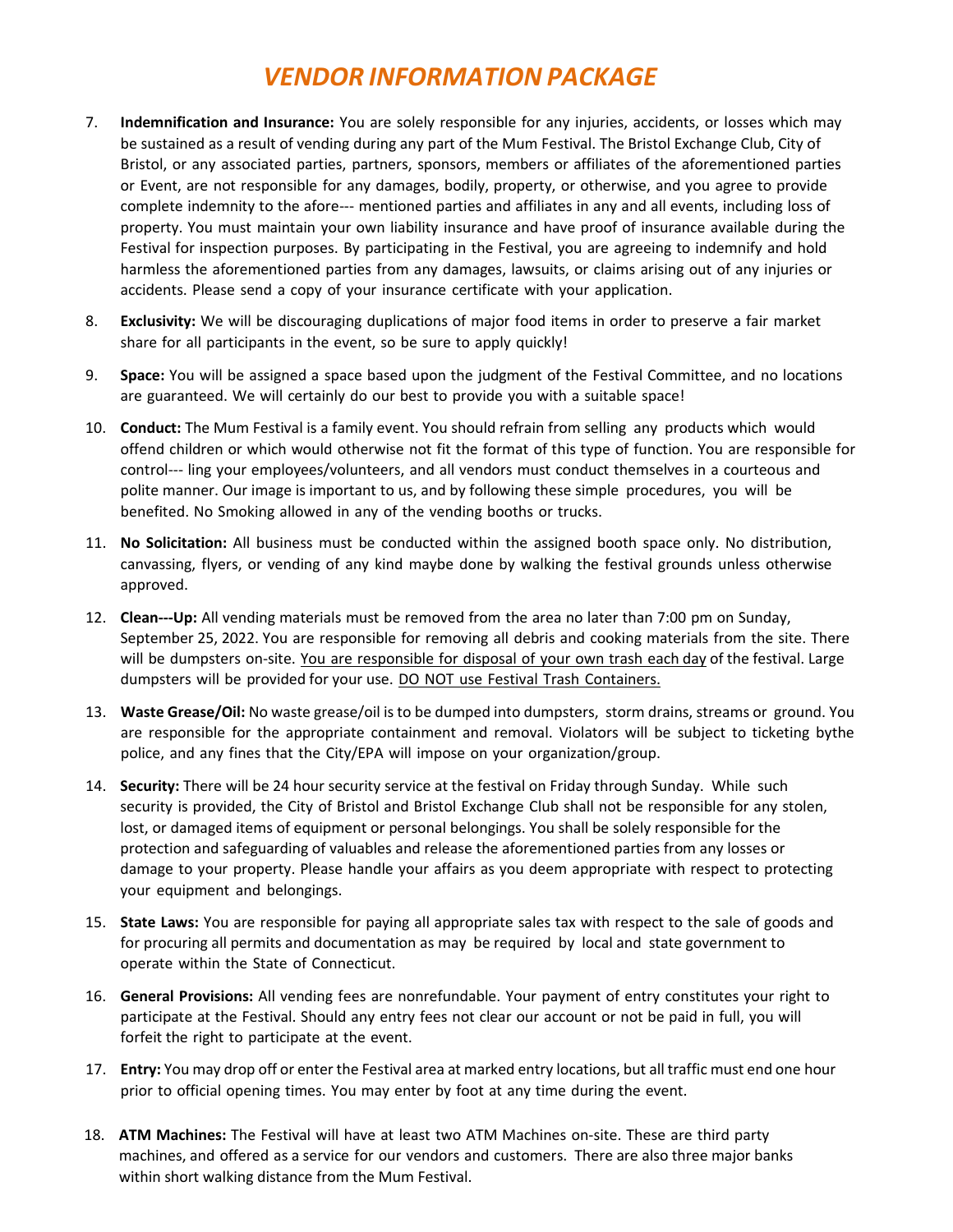## *Food Vendor Guidelines*

### **DELIVERABLES (Please provide us...)**

- A high---resolution company logo for event promo on (PDF, JPEG, PNG, EPS) to: [mumfestivalbristol@gmail.com.](mailto:mumfestivalbristol@gmail.com)
- A certificate of liability insurance naming the City of Bristol and The Bristol Exchange Club as " additional insured." This certificate must accompany submission of your application.

### **HEALTH DEPT**

- Vendors must adhere to guidelines listed in this agreement as well as the Bristol Burlington Health Department
- You will need the District (BBHD) Guide for Temporary Food Service Events, that you will find at BBHD.org. Click ENVIRONMENTAL HEALTH > FOOD PROTECTION > then click link titled "Temporary Food Service Events Guidelines & Application."
- Vendors must complete and return the Bristol---Burlington Health District (BBHD) Temporary Food Vendor application by **August 15**, to the BBHD no later than August 24, 2022. (for application visit: www.bbhd.org)

### **INSPECTIONS**

- Food vendors will be inspected by a BBHD official prior to the Festival's official start. All vendors should be set---up by 10:30 am on Saturday, September 24, as designated inspection times will occur in the hours leading up to the festival start time. To contact the BBHD for further guidance to ensure your setup will be OK, call (860) 584-7682.
- Vendor booths will also be inspected by the Fire Marshal's office. Please be sure to have a copy of a certificate of fire retardation for your tent to present to inspectors.
- Friday Food Trucks must be set up by 3:00 pm to be ready for inspection by the BBHD.

### **VENDORS MUST PROVIDE** *(other than cooking and serving equipment)*

- Vendors must provide their own tent(s) for their space. (Tents must be fire rated. Please be sure to have your certificate of fire rating for Fire Marshal inspection on event day)
- A non-expired "Class B" fire extinguisher
- Properly calibrated thermometer
- Food safe disposable gloves
- A non-combustible, heat resistant container for grease/oil disposal
- Two (2) tables for front and back of booth (preferably 6'-8')
- Folding chairs
- All special equipment needs must be submitted with this application for consideration

### **BOOTH EQUIPMENT PROVIDED TO YOU**

- Electrical outlets (upon request) See page 3 of application
- We do not provide any other event equipment. We would be happy to provide you with our local Event Equipment Rental businesses.

#### **SETUP & BREAKDOWN**

- Setup begins on Saturday September 24, 2022 from 7:00 am ---11:00 am.
- All vendors will be assigned a space to set up their booth/tent on the event site in the dimensions specified by the vendor on page 3. If unspecified, your space will measure 12'x12'.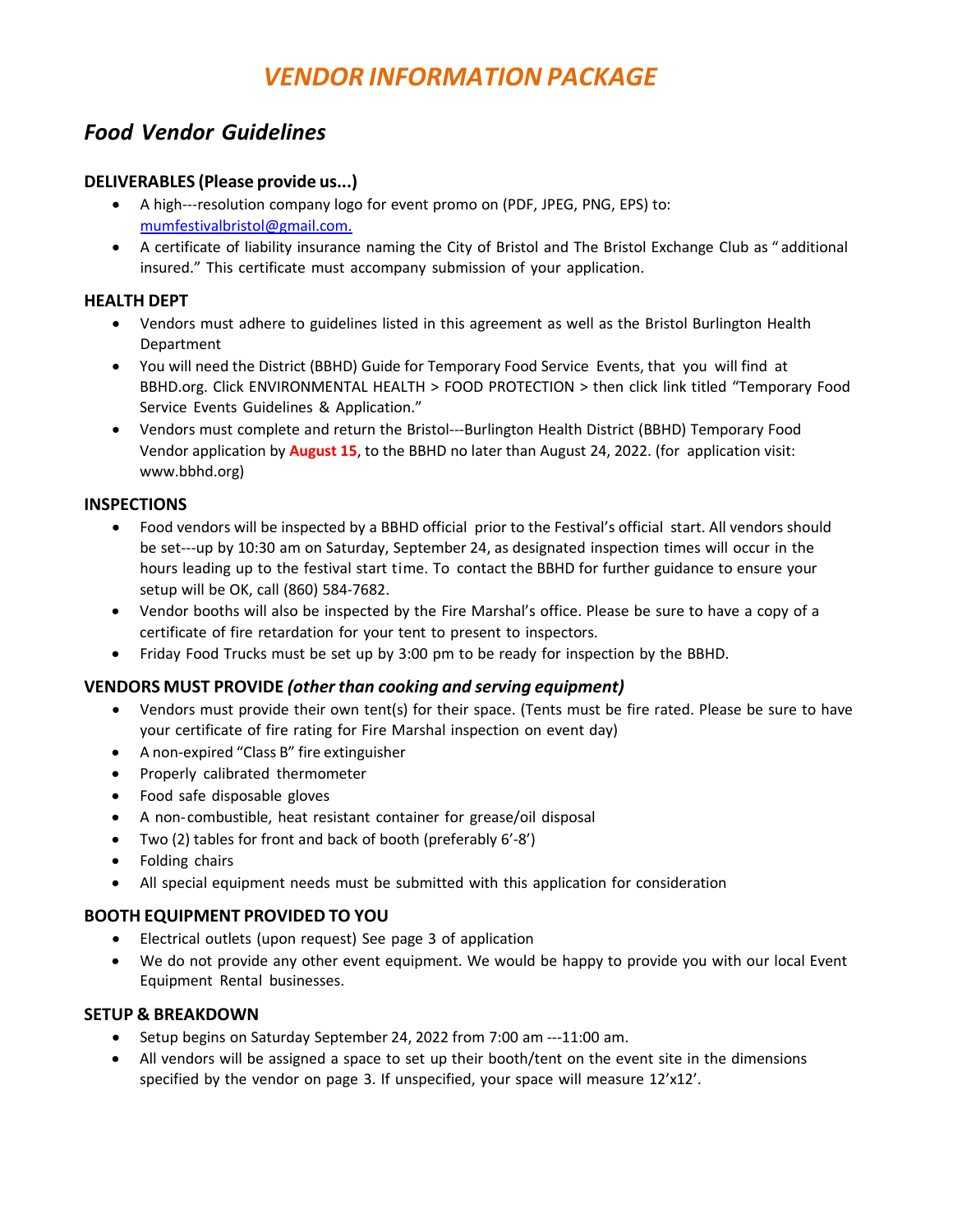- All Food Vendors must be done setting up by 10:30 am for final inspections on Saturday September 24. Friday, Food Trucks must be set up by3:00 pm.
- Vendors can only break down their booth following official vending conclusion times unless authorized by Event Chair or their designee. Each vendor will be assigned a section, and breakdown time.

### **COOKING**

- All foods prepared and/or cooked off premise must be at a health department approved facility All foods cooked on---site must be in accordance to State and local health guidelines.
- No wood/open fire cooking is authorized for this event unless otherwise approved by the BBHD and event staff.
- A fire extinguisher must be available in open view of the cooking area

### **HOLDING, STORAGE & SERVING**

- All frozen foods must remain frozen
- All food being transported cold to the event must be held at 41F or below
- All hot foods must remain at 135F or above
- All food transportation must be in containers approved by the NSF or otherwise cleared by the BBHD.
- All food shall be stored in containers approved by the NSF or otherwise cleared by the BBHD
- All RTE foods must be kept away from consumer contact by either adequate space or a barrier i.e., a sneeze guard
- Utensils must be cleaned and sanitized or discarded at minimum every four hours

### **SANITATION & HYGIENE**

- A sanitizer solution must be kept at all time s and changed every four hours (these will be located behind your booth)
- Sanitizer towels must be left in sanitizer solution in between use
- A hand-washing station must be present with hot running water, hand soap and disposable towels
- Thermometers must be sanitized in between uses
- ALL HEALTH & SAFETY PROTOCOLS MUST BE STRICTLY ADHERED TO

#### **DISPOSAL**

- All hot foods held for consumption must be disposed of within (4) four hours of production
- All waste shall be disposed of in designated containers provided by the event staff. All waste containers must have lids on at all times.
- No waste grease/oil is to be dumped into dumpsters, storm drains, streams or ground. You are responsible for the appropriate containment and removal. Violators will be subject to ticketing by the police, and any fines that the City/EPA will impose on your organization/group. Any vendor that disposes of grease and/or oil improperly will also be unconditionally barred from future events.
- Vendors are required to discard any rubbish properly in designated disposal areas each day of the festival. There will be dumpsters on-site. You are responsible for disposal of your own trash in the large dumpsters that will be provided. **DO NOT use Festival Trash Containers.**
- Ashes must be kept in approved metal container during event and disposed of in event supplied container at the end of the event.
- Avoid accumulation of trash and residue.
- Vendors are responsible for any damage to the grounds resulting from vendor's operations during the festival. After the festival has ended the festival coordinator will check all areas.